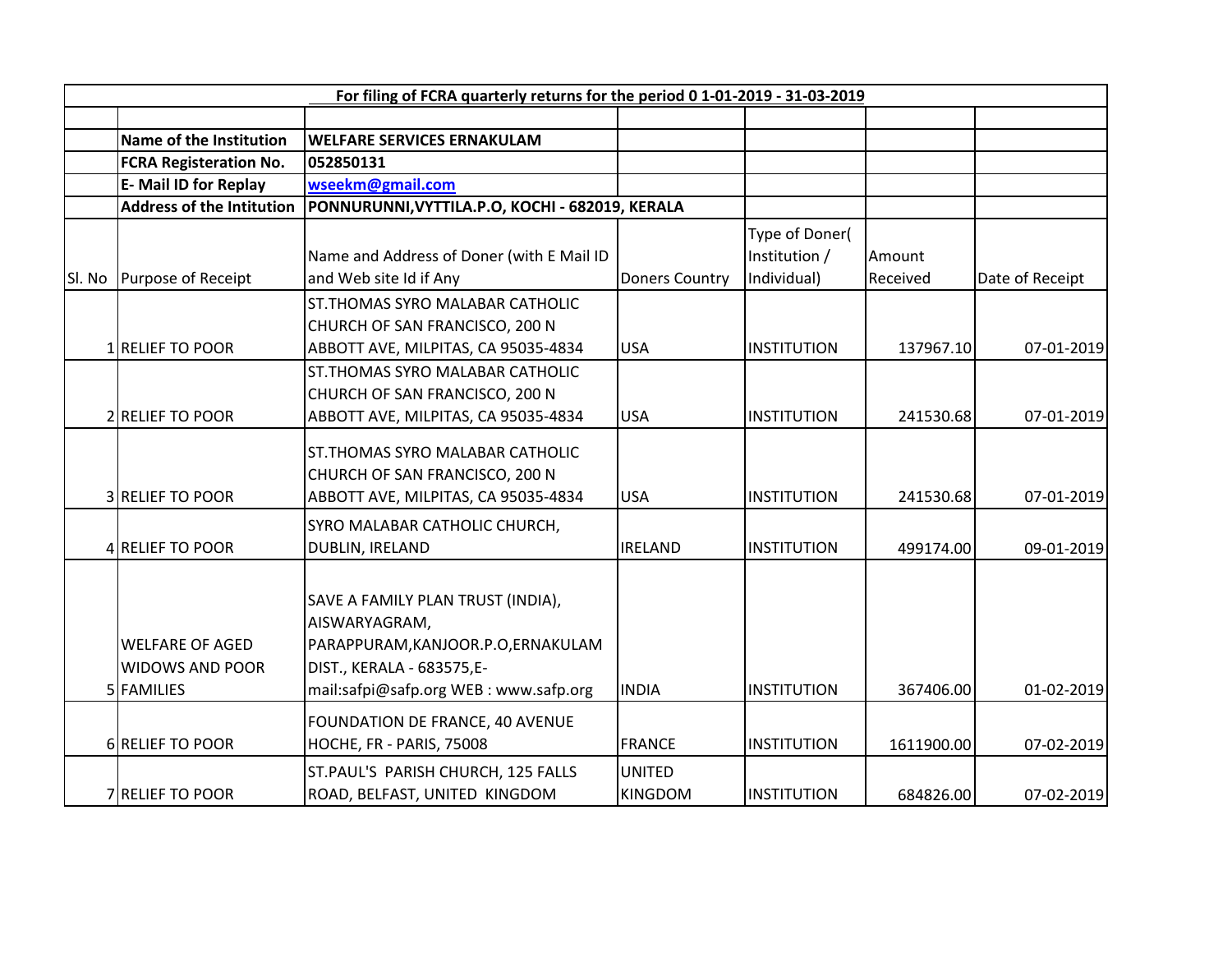|                                                                 | PROGETTO AVENTO KERALA COMMUNITA,<br>PASTORALE S PAOLO VI, PADERNO, DUGNA,                                                                                     |               |                    |            |            |
|-----------------------------------------------------------------|----------------------------------------------------------------------------------------------------------------------------------------------------------------|---------------|--------------------|------------|------------|
| 8 RELIEF TO POOR                                                | <b>ITALY</b>                                                                                                                                                   | <b>ITALY</b>  | <b>INSTITUTION</b> | 493740.00  | 18-02-2019 |
| 9 RELIEF TO POOR                                                | CARITAS INDIA, CBCI CENTRE, ASHOK<br>PLACE, NEW DELHI - 110 001. EMAIL<br>director@caritasindia.org WEB :<br>www.caritasindia.org                              | <b>INDIA</b>  | <b>INSTITUTION</b> | 647290.00  | 19-02-2019 |
|                                                                 | SAVE A FAMILY PLAN TRUST (INDIA),<br>AISWARYAGRAM,<br>PARAPPURAM, KANJOOR.P.O, ERNAKULAM<br>DIST., KERALA - 683575,E-                                          |               |                    |            |            |
| 10 RURAL DEVELOPMENT                                            | mail:safpi@safp.org WEB: www.safp.org                                                                                                                          | <b>INDIA</b>  | <b>INSTITUTION</b> | 1000000.00 | 11-03-2019 |
| <b>WELFARE OF AGED</b><br><b>WIDOWS AND POOR</b><br>11 FAMILIES | SAVE A FAMILY PLAN TRUST (INDIA),<br>AISWARYAGRAM,<br>PARAPPURAM, KANJOOR.P.O, ERNAKULAM<br>DIST., KERALA - 683575,E-<br>mail:safpi@safp.org WEB: www.safp.org | <b>INDIA</b>  | <b>INSTITUTION</b> | 345725.00  | 12-03-2019 |
| 12 RELIEF TO POOR                                               | ST. THOMAS SYRO MALABAR CATHOLIC<br>CHURCH OF SAN FRANCISCO, 200 N<br>ABBOTT AVE, MILPITAS, CA 95035-4834                                                      | <b>USA</b>    | <b>INSTITUTION</b> | 241352.05  | 13-03-2019 |
| 13 RELIEF TO POOR                                               | ST. THOMAS SYRO MALABAR CATHOLIC<br>CHURCH OF SAN FRANCISCO, 200 N<br>ABBOTT AVE, MILPITAS, CA 95035-4834                                                      | <b>USA</b>    | <b>INSTITUTION</b> | 241352.05  | 13-03-2019 |
| 14 RELIEF TO POOR                                               | KERALA ASSOCIATION OF CHICAGO, 6813<br>TICONDEROGA RD, DOWNERS GROVE, IL<br>60516-3109                                                                         | <b>USA</b>    | <b>INSTITUTION</b> | 68093.76   | 15-03-2019 |
| 15 RELIEF TO POOR                                               | FOUNDATION DE FRANCE, 40 AVENUE<br>HOCHE, FR - PARIS, 75008                                                                                                    | <b>FRANCE</b> | <b>INSTITUTION</b> | 1558910.00 | 15-03-2019 |